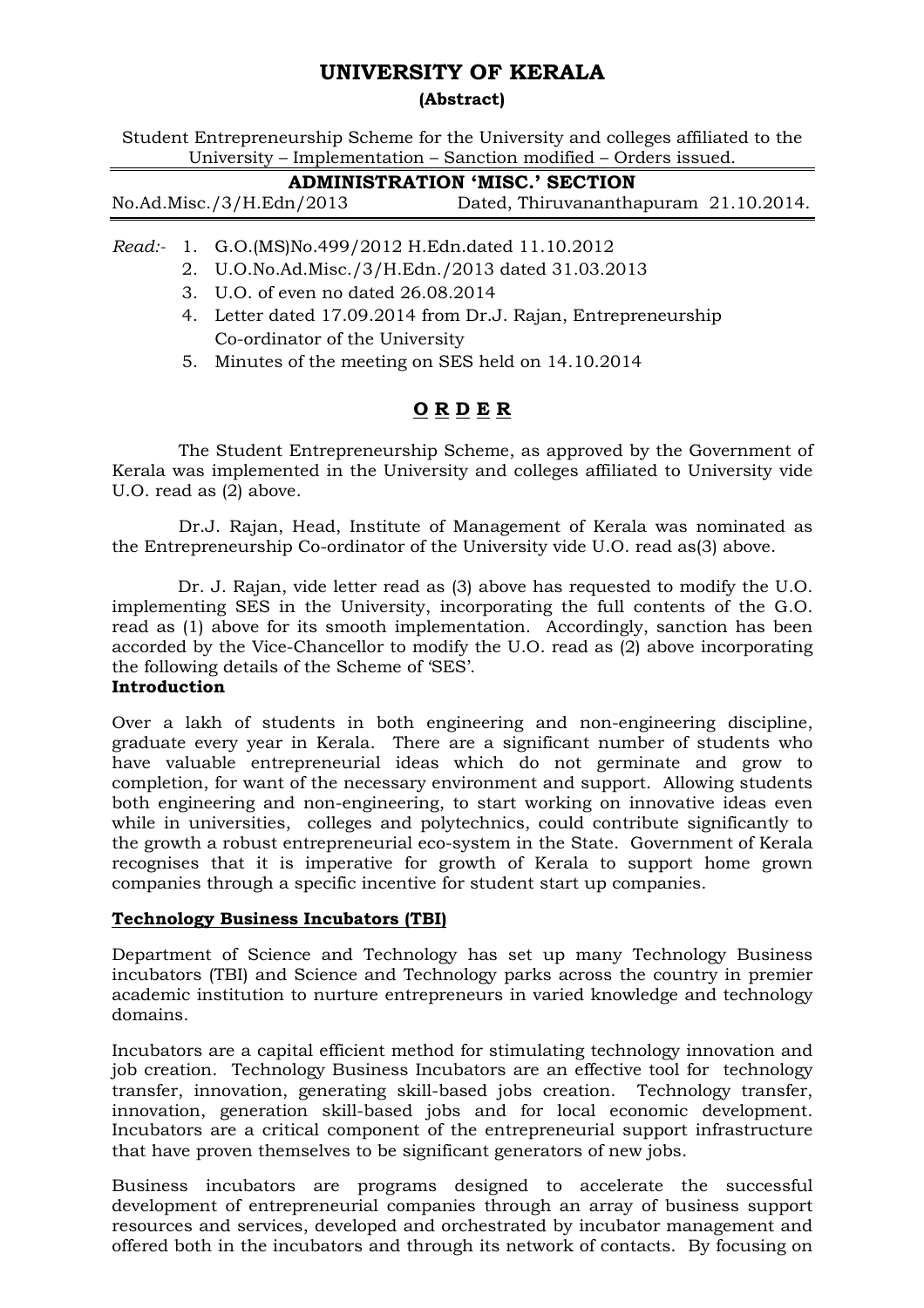developing a new generation of entrepreneurs – most of whom have ties to the local area – incubators help in building companies that will create jobs and spark economic growth in the region for years to come. Since these programs provide targeted business assistance to young firms at their earliest stages of development – when they are most vulnerable - business incubators help support new ventures and result in a greater than average chance of success for new entrepreneurial ventures.

TBIs aim explicitly at incubating enterprises with high or advanced technology content. A typical TBI provides its clients with a comprehensive range of services, not only the rental space at an affordable price but also a full range of business and specialized services aimed at intensifying technology utilization. TBIs generally have strict admission and exit criteria and the entrepreneurial firms is expected to graduate from the business incubator in a stipulated amount of time (3 years) or upon meeting specific growth criteria (revenues, employees), whichever is the earliest.

Under the Student Entrepreneurship Initiative, three stages will be recognised in the incubation process.

# Stage 1. Ideation Stage

Ideation Stage is the process of generating, exploring, and evaluation new technology/business ideas that can give the business proposed by the student entrepreneur a competitive advantage. The expert committee formed for the evaluation of the ideas should interview each entrepreneur and analyse the business potential and feasibility.

# Stage 2. Teaming & Company formation

Team Formation is the key for an entrepreneur in commencing his journey before starting his own company. The team should ideally have a mix of co-founder with complementary skill sets. Having complementary set of experience is very important for a well-rounded team from the inception. The team has to register it as private limited company/Limited Liability partnership (LLP)/Partnership of any legally recognized entity.

#### Stage 3. Prototype developed/Business started

The working model or the prototype of the Technology Idea to be developed and this to be certified by the experts for commercialisation or Technology Transfer.

# OR

If it is a business service idea, the company or legally recognised entity should start the business operation as per the business plan and start generating Income.

#### TBI in Kerala approved by NSTEDB, Department of Science and Technology, Govt of India

- 1. Technopark TBI, Thiruvananthapuram
- 2. NITK-TBI, Kozhikode
- 3. ITIH TBI (Start-up Village), Kochi
- 4. College of Engineering TBI, Thiruvananthapuram
- 5. Amritha TBI, Kollam
- 6. Central Institute for Fisheries Technology TBI, Kochi
- 7. NRI TBI, Kollam, Kochi & Kozhikode

 All Government Engineering Colleges and Government Aided Engineering Colleges in the State will be encouraged to apply for the status of Technology Business Incubators (TBI) with Department of Science & Technology, Government of India and to obtain the same within 6 months.

# New TBIs proposed to DST, Gol, for approval and under consideration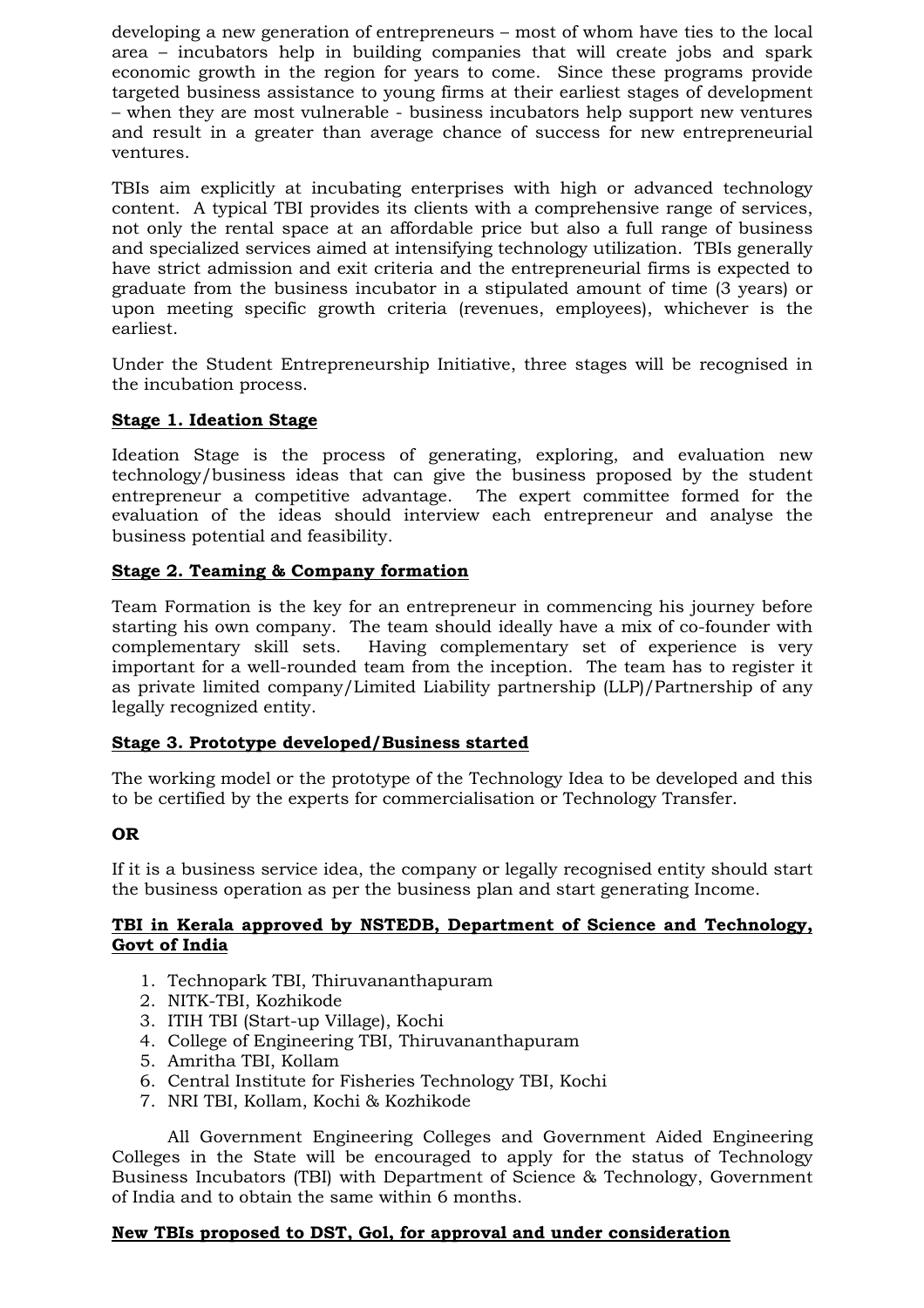- 1. Proposed National Centre of Excellence for Entrepreneurship to be jointly set up by Government of Kerala and Confederation of Indian Industries (CII).
- 2. Pushpagiri Medical TBI, Thiruvalla
- 3. Care-Keralam Ayurveda TBI, Chalakudy, Thrissur

# Section Process of Student

- 1. Each College/Polytechnics will have to designate a Faculty Member as an Entrepreneurship Coordinator from among the faculty of that college/polytechnic, within 15 days.
- 2. Each University shall assign a faculty member as an Entrepreneurship Coordinator for the University, within 15 days of this order.
- 3. The Additional Director in charge of Supervisory Development Centre, Kalamaserry will be designated as the Entrepreneurship Coordinator for the Polytechnics.
- 4. The Student Entrepreneur will have to apply to the one of the following TBIs
	- 1. Technopark TBI, Thiruvananthapuram
	- 2. NITK-TBI, Kozhikode
	- 3. ITIH TBI (Start-up Village), Kochi

 With a recommendation by the Entrepreneurship Coordinator of the college and submit his business/technology concept for evaluation.

- 5. For the first one year (upto  $31<sup>st</sup>$  March 2014), TBI, Technopark will be the Nodal TBI who will provide the guidance to other TBIs and students.
- 6. The TBI listed above shall either adopt the student for assistance or refer the student who approaches them either to another suitable TBI after assessing the requirements of the student and matching the same with the skills in a TBI.
- 7. The TBI will provide assistance to the student entrepreneur in the preparation of business plans including introducing the student entrepreneur to mentors/consultants to help them prepare the plan.
- 8. An expert committee attached to the TBI should then review the business plans/Product Idea submitted by the student entrepreneur. This expert committee consists of a minimum of 5 members including technical/domain expert, a finance expert, an infrastructure expert, a marketing expert and business expert. The entrepreneur is invited to give a presentation to the expert committee for a thorough review of the business plan. If there are gaps in the business proposal, the committee ask the student group centre should provide all the necessary assistance in making the business plan fool proof. Once the committee approves the admission of the entrepreneur, the enterprise will be provided with all infrastructure facilities to start operation without delay and he will be connected to any of the DST Approved Incubators based on the area of operation of the company.

# Performance Reviews

The expert committee conducts annual, half yearly and quarterly reviews by evaluating the progress of the student entrepreneur on various areas and adequate corrective measure are advised to overcome the short falls.

# Measure for Promotion of student Entrepreneurship in Kerala

To encourage entrepreneurship among the students in Kerala, Government have announced a landmark Student Entrepreneurship Initiative. The policy provides for 20 % attendance relaxation and 4% grace marks in academic courses for students who pursue entrepreneurship and innovation during their studies.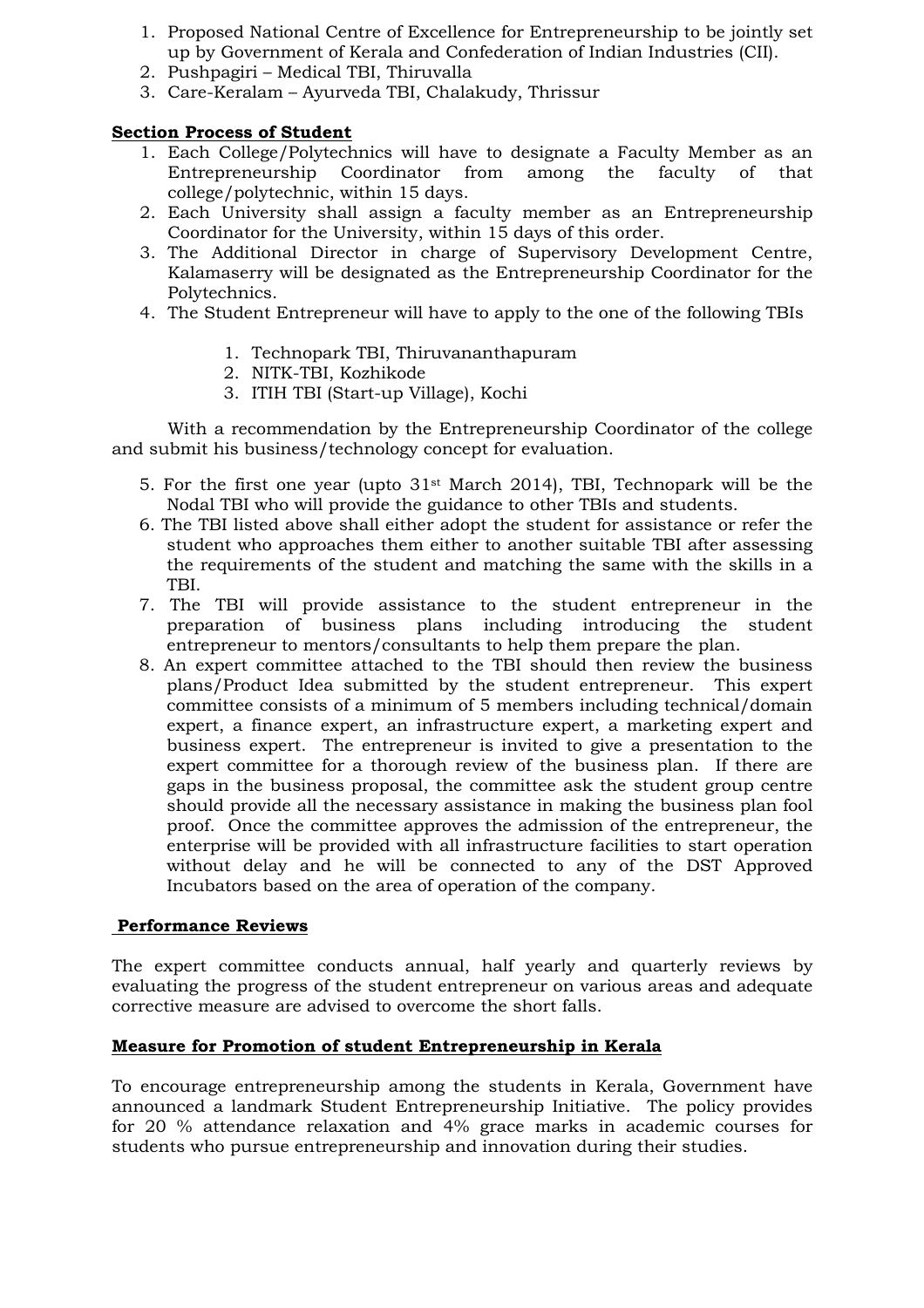# Distribution of Grace Marks and Attendance

# Duty Leave

Duty Leave will be given to student entrepreneur who has taken prior permission from the Head of Institution to attend EACS/Seminars/ Workshop/Competitions, in-house training by TBIs, Techno Business training programme etc.

This shall be applicable to faculty also if they are accompanying the student/student teams as the mentor or guide.

#### Grace Marks and attendance

Grace marks and attendance will be provide by the University to Student Entrepreneurs who are incubated in TBIs approved by the National Science and Technology Entrepreneurship Development Board, Department of Science and Technology, Govt. of India based on the following board guidelines. Accordingly a student entrepreneur (or group) will be rated at different stages.

| S1.<br>No. | <b>Stages</b>                                 | <b>Grace Marks</b> | <b>Attendance</b><br>(Max 20% ) |  |  |
|------------|-----------------------------------------------|--------------------|---------------------------------|--|--|
|            |                                               | Marks (Max 4%)     |                                 |  |  |
|            | <b>Ideation Stage</b>                         | $1\%$              | 5.00%                           |  |  |
| 2          | Teaming & Company formation                   | $1\%$              | 5.00%                           |  |  |
| 3A         | Prototype (Working Models) for                | 2%                 | 10%                             |  |  |
|            | Technology based firms*                       |                    |                                 |  |  |
| <b>OR</b>  |                                               |                    |                                 |  |  |
| 3B         | Services of <b>Service</b><br><b>Business</b> | 2%                 | 10%                             |  |  |
|            | based firms*                                  |                    |                                 |  |  |

\* The student company (Arts/Science/Business School/Engineering College/Polytechnic) should have made a working model (proto type) which is commercially viable (for technology based companies) and has started generating sufficient cash flow towards attaining self-sustainability and have as sound workable business plan validated by a DST approved Incubator (for service based companies)

- 1. For students to be eligible to receive the special attendance under the Student Entrepreneurship Scheme, they should have secured a minimum of 75 % attendance including the special attendance for which the student is eligible under the scheme.
- 2. Students shall not be allowed to avail this special this special attendance to skip any of the examinations fixed by the college/university/Directorate of Technical Education as applicable.
- 3. Each University should have a mechanism to consolidate and recommend award of marks/ attendance based on the letters from the TBIs.
- 4. Students should be encouraged to participate in nationally reputed idea competitions/business plan contexts/entrepreneurship seminars etc. to gain maximum exposure. Duty leave may be given for this purpose. Students who win prizes at university/state/national level idea competitions/ business plan contexts may also be given up to 2% grace marks in the semester in which price was won. The list of TBI approved competitions may be maintained by the Universities for this purpose and may be uploaded in the University website within 15 days of this order.